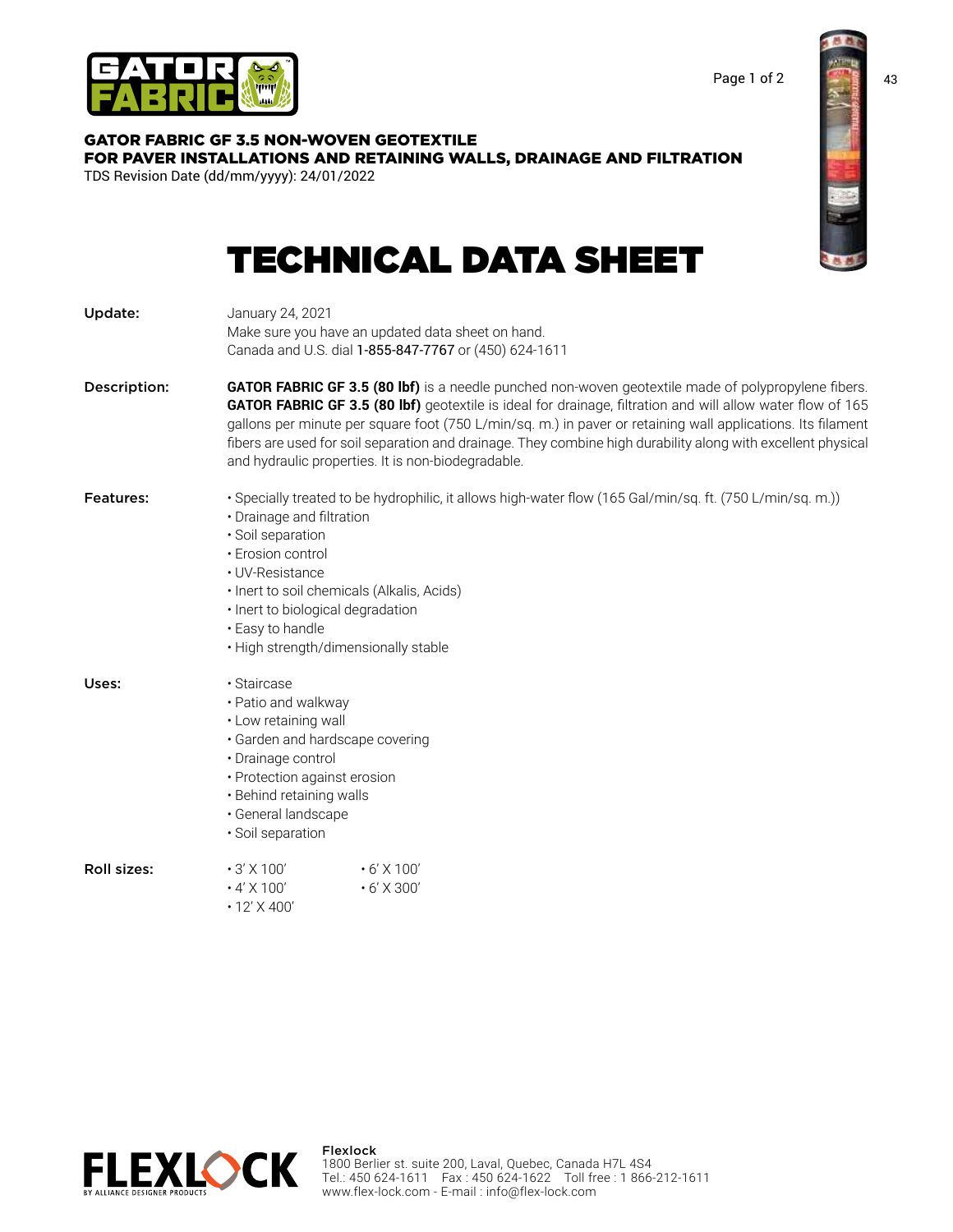

## GATOR FABRIC GF 3.5 NON-WOVEN GEOTEXTILE [FOR PAVER INSTALLATIONS AND RETAINING WALLS, DRAINAGE AND FILTRATION](https://flex-lock.com/gator-grids-fabrics/gator-fabric-gf3-5/) TDS Revision Date (dd/mm/yyyy): 24/01/2022



# Typical Properties:

| Properties                     | Test method (ASTM) | <b>Units</b>                                    | <b>Results</b>                   |                                |
|--------------------------------|--------------------|-------------------------------------------------|----------------------------------|--------------------------------|
|                                |                    |                                                 | <b>Machine Direction</b><br>(MD) | <b>Cross Direction</b><br>(CD) |
| Weight per surface (typical)   | D5261              | $oz/yd^2$ (gsm)                                 | 3.5(120)                         |                                |
| Grab Tensile Strength          | D4632              | Ibf(M)                                          | 80 (360)                         | 80 (360)                       |
| <b>Grab Tensile Elongation</b> | D4632              | %                                               | 75                               | 80                             |
| Permittivity                   | D4491              | $Sec-1$                                         | 2.0                              |                                |
| <b>Flow Rate</b>               | D4491              | Gal/min/ft <sup>2</sup> (l/min/m <sup>2</sup> ) | 165 (6600)                       |                                |
| UV Resistance                  | D4355              | % strength retained                             | > 70                             |                                |

## Installation instructions:

Method of installation of **GATOR FABRIC GF 3.5 NON-WOVEN (80 lbf)** Non-Woven for drainage and soil separation:

## TYPICAL GRAVITY WALL SECTION AND PAVER



## **PLEASE NOTE**

- When excavation has been completed, leveled and compacted, lay the **GATOR FABRIC GF 3.5 NON-WOVEN** covering bottom and sides of the excavated area.
- Ensure the **GATOR FABRIC GF 3.5 NON-WOVEN** is stretched to avoid any folds.
- Always overlap the seams of geotextile by a minimum 12″ (30 cm).